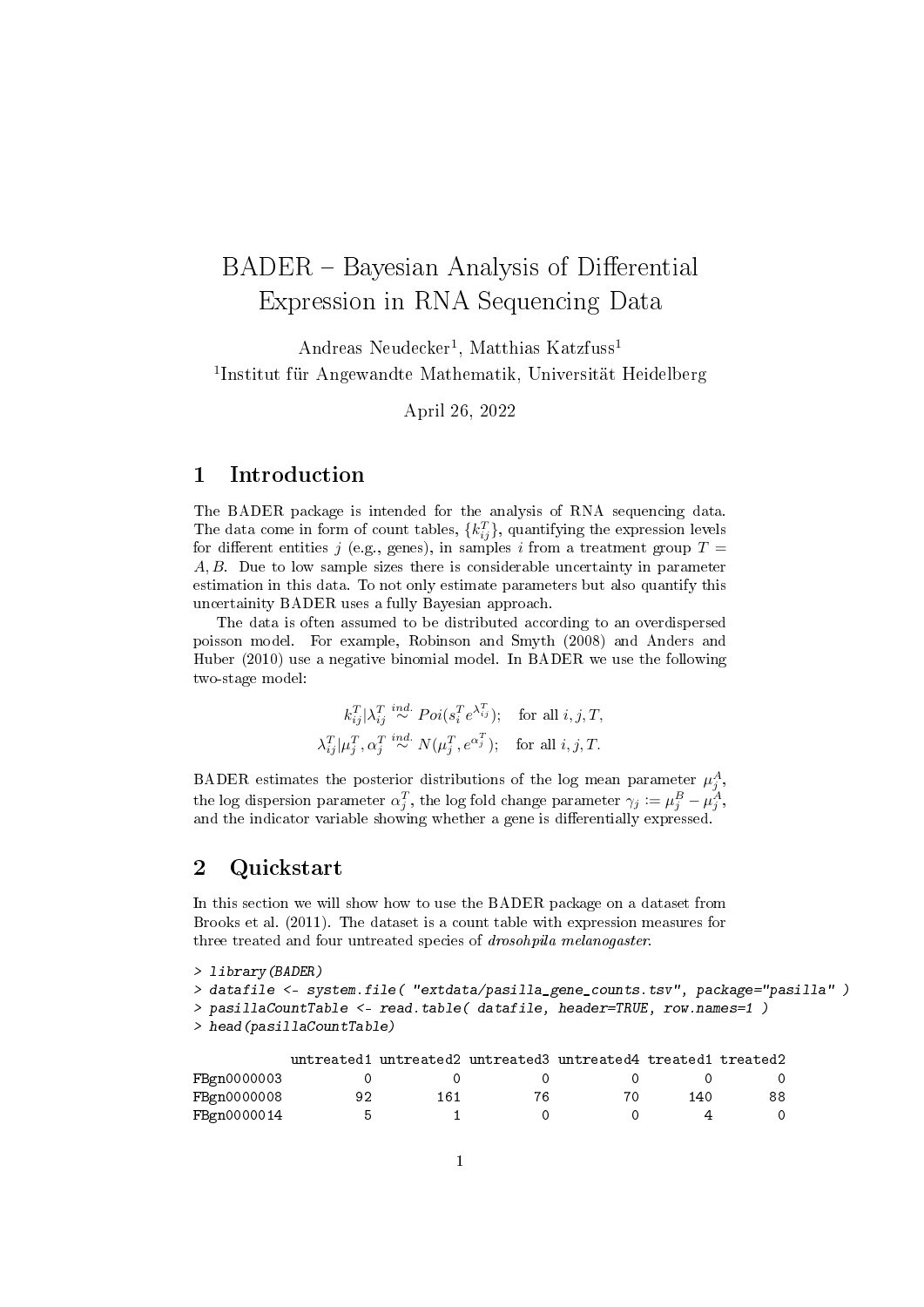| FBgn0000015 | 0        | 2    |      | 2    |      | 0    |
|-------------|----------|------|------|------|------|------|
| FBgn0000017 | 4664     | 8714 | 3564 | 3150 | 6205 | 3072 |
| FBgn0000018 | 583      | 761  | 245  | 310  | 722  | 299  |
|             | treated3 |      |      |      |      |      |
| FBgn0000003 |          |      |      |      |      |      |
| FBgn0000008 | 70       |      |      |      |      |      |
| FBgn0000014 | 0        |      |      |      |      |      |
| FBgn0000015 | 0        |      |      |      |      |      |
| FBgn0000017 | 3334     |      |      |      |      |      |
| FBgn0000018 | 308      |      |      |      |      |      |
|             |          |      |      |      |      |      |

The datasets consists of data created by both single-end and paired-end method. To keep things simple we only use the paired-end samples. We drop all genes with no counts for any sample. Also, as we don't want the code in this vignette to take a long time to run, we only use the first 500 genes. We describe the experiment design in the factor design.

> genetable <- pasillaCountTable[, $c(3, 4, 6, 7)$ ] > genetable <- genetable[rowSums(genetable) > 0,] > genetable <- genetable[1:500,] > design <- factor(c("A","A","B","B"))

Now we run the MCMC sampler on our data. For this vignette, we only use a low number of MCMC iterations. However, you will get better results if you let the MCMC sampler produce more samples from the posterior distribution.

```
> set.seed(21)
> results <- BADER(genetable,design,burn=1e3,reps=1e3,printEvery=1e3)
++++++++++++++++++++++++++++++++++++++
++++++++++ Burn Step 1000 ++++++++++
++++++++++++++++++++++++++++++++++++++
++++++++++ Repetition 1000 ++++++++++
++++++++++++++++++++++++++++++++++++++
```
The results object is a list containing the posterior means of the log means, log dispersion parameters, and log fold change parameters, and the posterior probabilities of differential expression. For instance, we can print out a list of the 10 genes with the highest posterior probability of differential expression.

```
> names(results)
```

```
[1] "logMeanA" "logMeanB" "logFoldChange" "logDispA"
[5] "logDispB" "diffProb"
```

```
> rownames(genetable)[order(results$diffProb,decreasing=TRUE)[1:10]]
```

```
[1] "FBgn0001091" "FBgn0002527" "FBgn0000043" "FBgn0000079" "FBgn0002868"
[6] "FBgn0003137" "FBgn0000567" "FBgn0001137" "FBgn0001967" "FBgn0001258"
```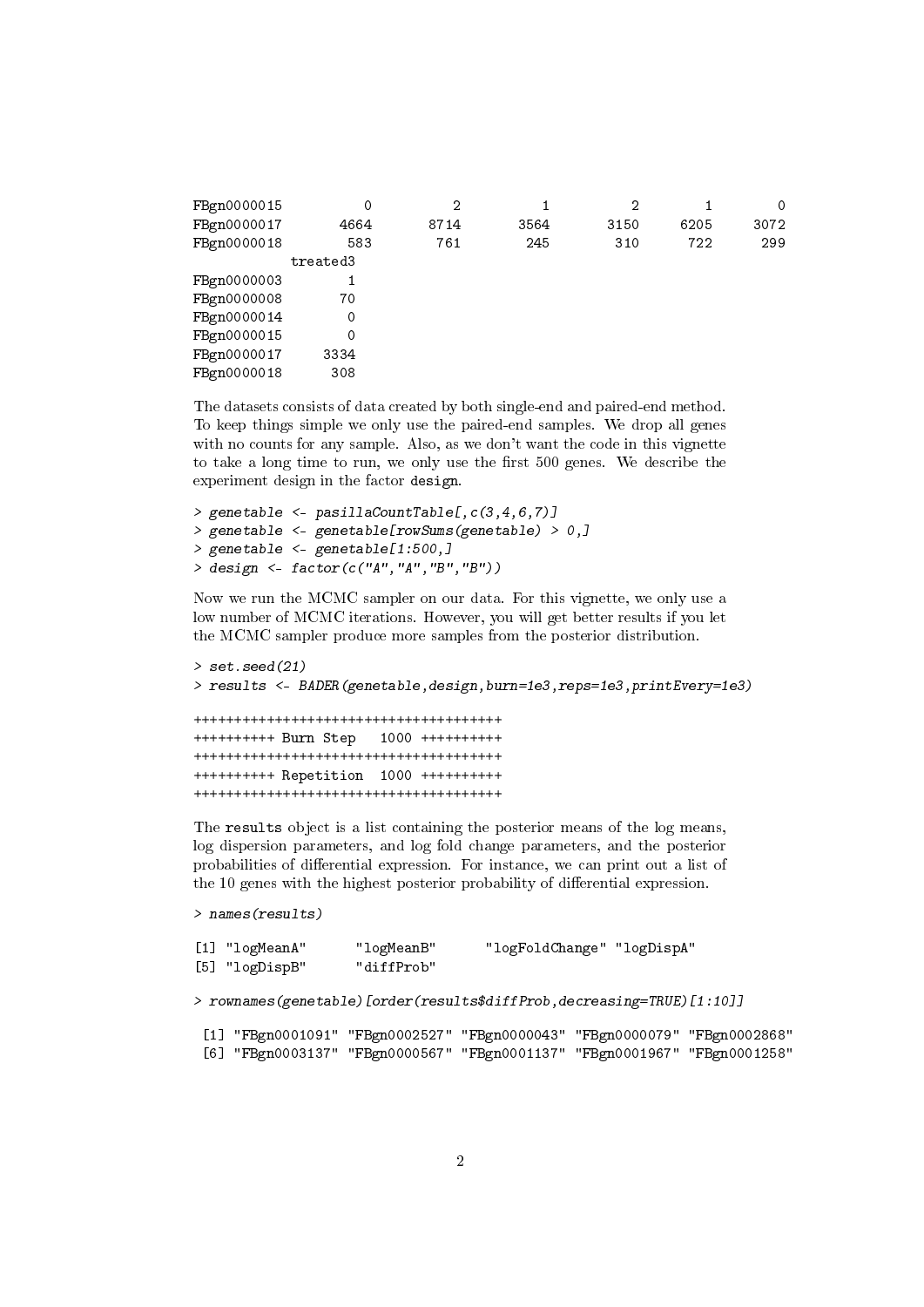## 3 The Posterior Distributions

We can control the output of the BADER function via the mode parameter. Setting mode="minimal" only returns the posterior means of the parameters listed above, mode="full" returns the full posterior distribution of the log fold change parameters, and mode="extended" also gives us the posterior distributions for the remaining parameters.

Having the full posterior distribution at hand lets us draw more sophisticated conclusions regarding genes with posterior probability of differential expression around 0.5. This is especially useful for datasets with strong overdispersion (i.e., low signal-to-noise ratio).

```
> set. seed(21)
> gam <- c(rnorm(50,0,2),rep(0,450))
> muA < - rnorm(500, 3, 1)> muB < - muA + gam> kA \leftarrow t(matrix(rnbinom(2*500,mu=exp(muA),size=exp(1)),nrow=2,byrow=TRUE))
> kB <- t(matrix(rnbinom(2*500,mu=exp(muB),size=exp(1)),nrow=2,byrow=TRUE))
> genetable <- cbind(kA,kB)
> design <- factor(c("A","A","B","B"))
> results <- BADER(genetable,design,mode="full",burn=1e3,reps=3e3,printEvery=1e3)
++++++++++++++++++++++++++++++++++++++
++++++++++ Burn Step 1000 ++++++++++
++++++++++++++++++++++++++++++++++++++
++++++++++ Repetition 1000 ++++++++++
++++++++++ Repetition 2000 ++++++++++
++++++++++ Repetition 3000 ++++++++++
++++++++++++++++++++++++++++++++++++++
```
For example, for genes 18 and 142, we can compare the posterior distribution of the log fold change parameter with a point estimate (e.g., the posterior mean, in blue) and the true log fold change (in green). These distributions give us information not only about the probability of differential expression, but also about the uncertainty in the data regarding the log fold change parameter.

```
> par(mfrow=c(1,2))
```
- > temp <- hist(results\$logFoldChangeDist[,18],breaks=seq(-10.125,10.125,by=0.25),plot=FALS
- > temp\$density <- temp\$density/sum(temp\$density)
- > plot(temp, freq=FALSE,ylab="probability",xlab="log fold change",main="gene no. 18",xlim=
- > abline(v=gam[18],col="#4DAF4A", lwd=2)
- > abline(v=results\$logFoldChange[18],col="#377EB8",lwd=2)
- > temp <- hist(results\$logFoldChangeDist[,142],breaks=seq(-10.125,10.125,by=0.25),plot=FAL
- > temp\$density <- temp\$density/sum(temp\$density)
- > plot(temp, freq=FALSE,ylab="probability",xlab="log fold change",main="gene no. 142",xlin
- > abline(v=gam[142],col="#4DAF4A", lwd=2)
- > abline(v=results\$logFoldChange[142],col="#377EB8",lwd=2)